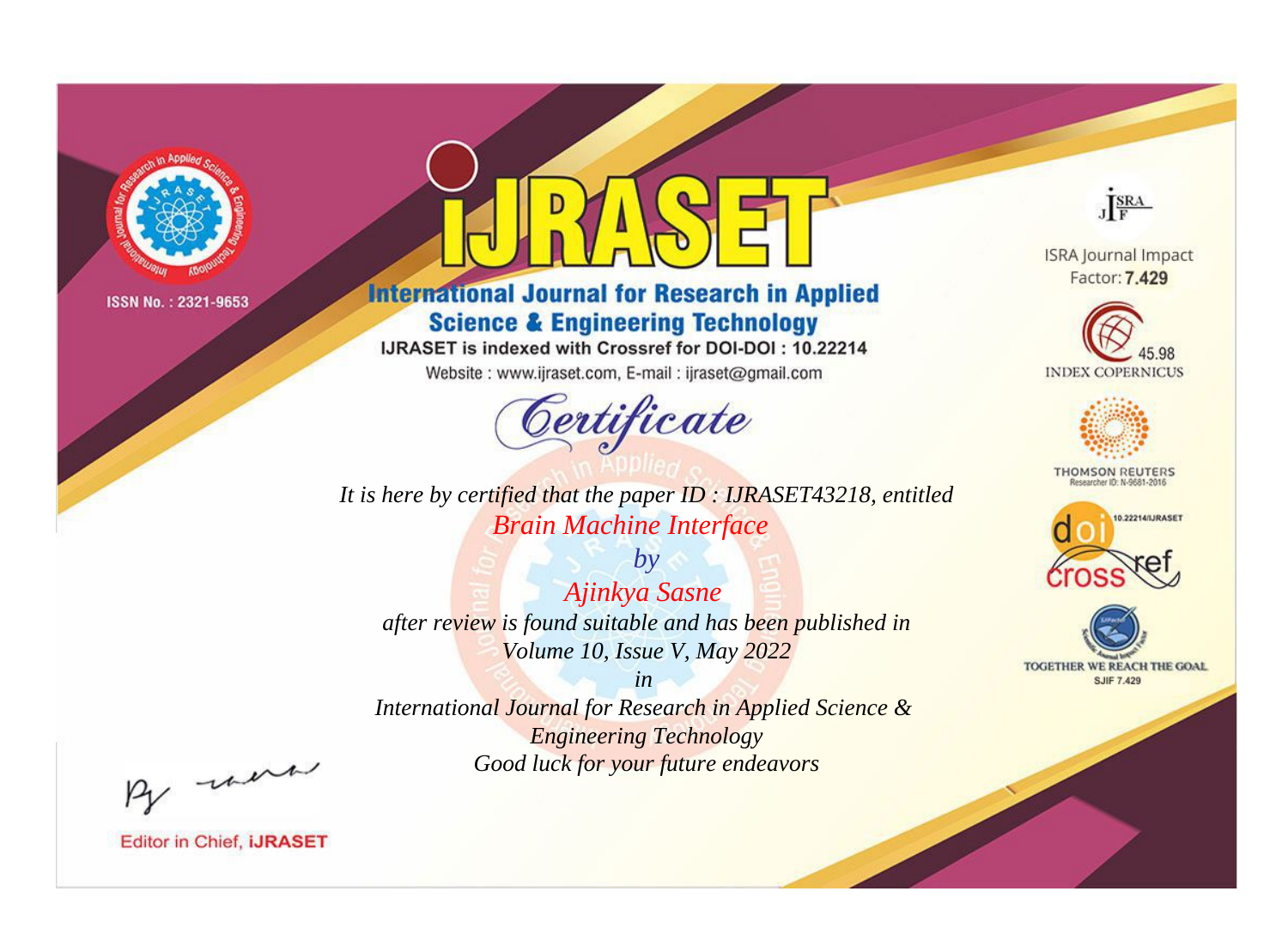

# **International Journal for Research in Applied Science & Engineering Technology**

IJRASET is indexed with Crossref for DOI-DOI: 10.22214

Website: www.ijraset.com, E-mail: ijraset@gmail.com



It is here by certified that the paper ID: IJRASET43218, entitled **Brain Machine Interface** 

 $b\nu$ **Ashutosh Banait** after review is found suitable and has been published in Volume 10, Issue V, May 2022

 $in$ International Journal for Research in Applied Science & **Engineering Technology** Good luck for your future endeavors



**ISRA Journal Impact** Factor: 7.429





**THOMSON REUTERS** 



TOGETHER WE REACH THE GOAL **SJIF 7.429** 

By morn

**Editor in Chief, IJRASET**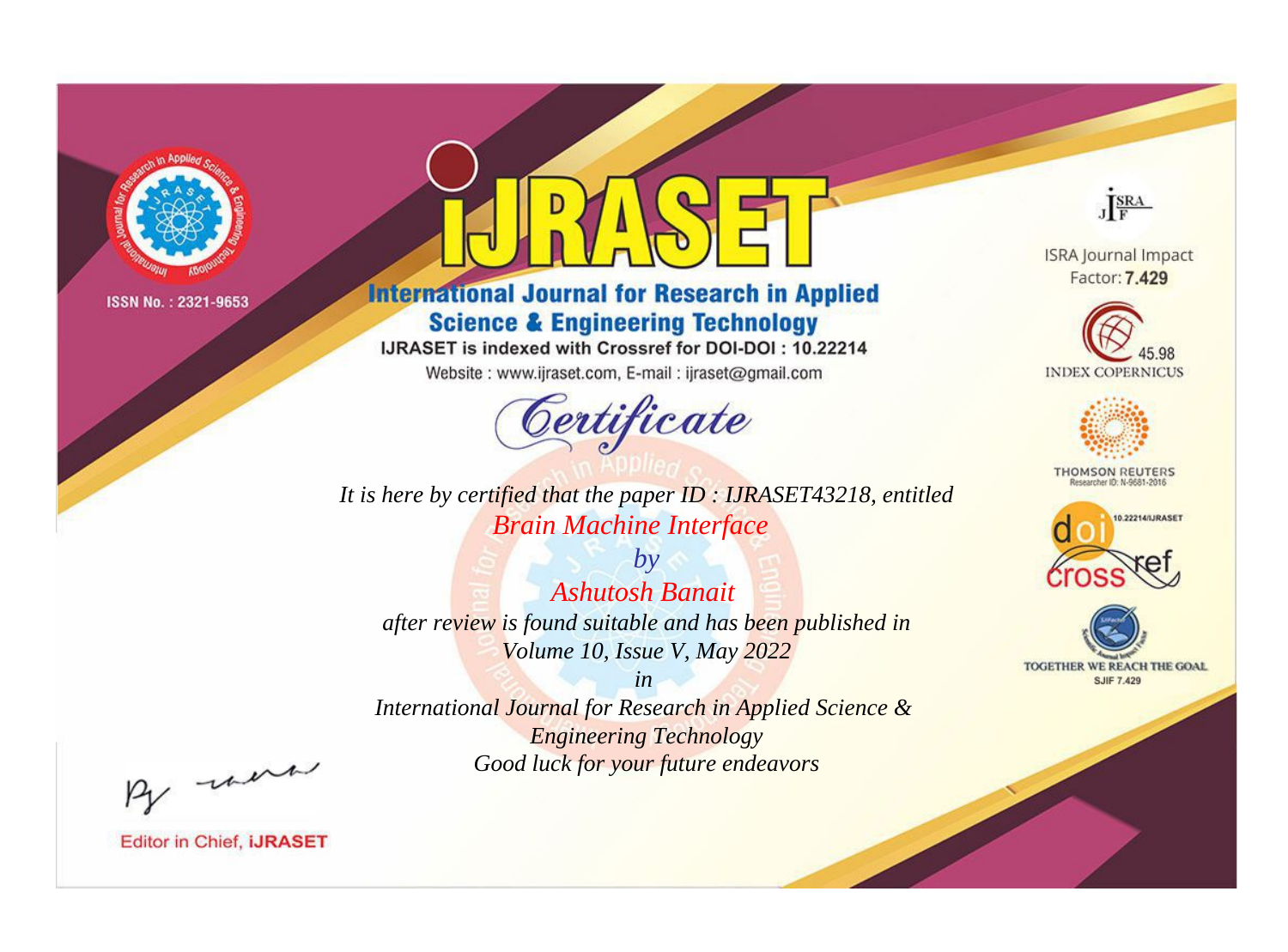

# **International Journal for Research in Applied Science & Engineering Technology**

IJRASET is indexed with Crossref for DOI-DOI: 10.22214

Website: www.ijraset.com, E-mail: ijraset@gmail.com



*It is here by certified that the paper ID : IJRASET43218, entitled Brain Machine Interface*

*by Apurva Raut after review is found suitable and has been published in Volume 10, Issue V, May 2022*

*in International Journal for Research in Applied Science & Engineering Technology Good luck for your future endeavors*



**Editor in Chief, IJRASET** 

**ISRA Journal Impact** Factor: 7.429

JERA





**THOMSON REUTERS** 



TOGETHER WE REACH THE GOAL **SJIF 7.429**